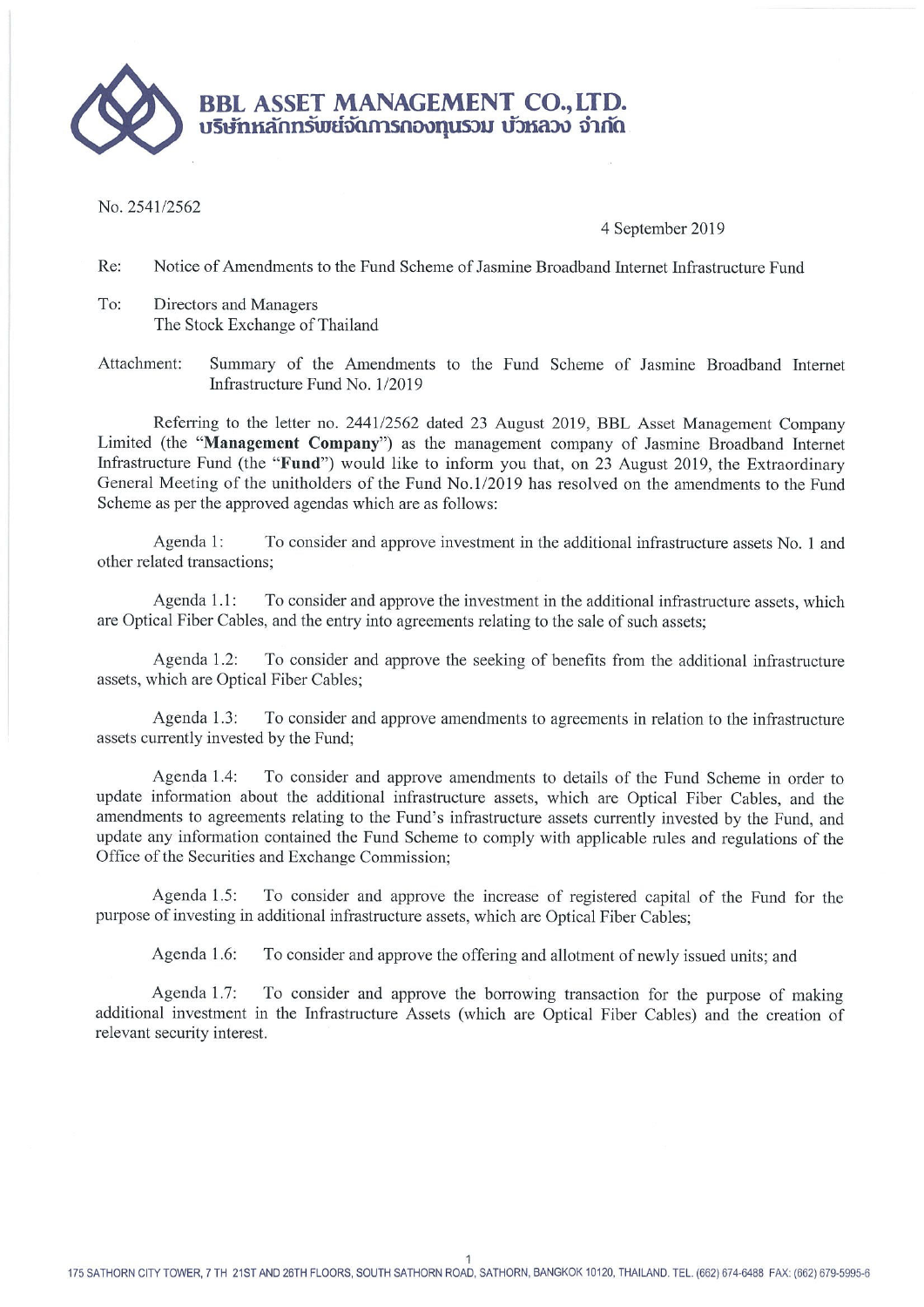The summary of the amendments to the Fund Scheme is shown by the attachment herewith. The unitholders may inquire additional information from Real Estate & Infrastructure Investment Department at telephone no. 02-674-6552 or 02-674-6554 during 8.30 a.m.  $-$  5.00 p.m. of every business day.

Please be informed accordingly.

Yours faithfully,

Mr. Pornchalit Ploykrachang Deputy Managing Director **BBL Asset Management Company Limited**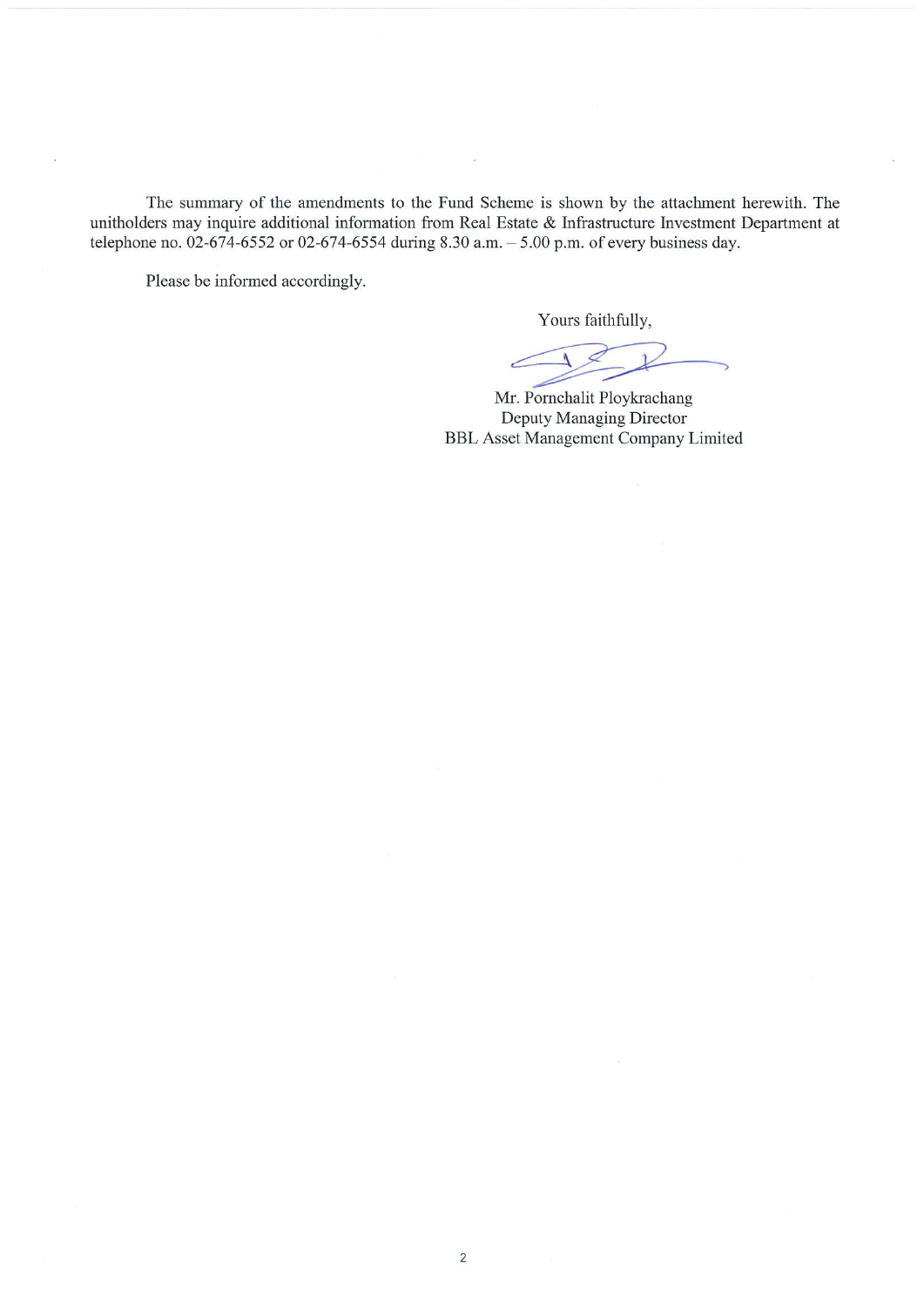## **Summary of the Amendments to the Fund Scheme of Jasmine Broadband Internet Infrastructure Fund No. 1/2019**

The table below sets out a summary of the amendments to the Fund Scheme to reflect the changes regarding the details and terms in relation to or as a result of the Fund's investment in the additional infrastructure assets No. 1, which are up to 700,000 core kilometres of Optical Fiber Cables (the "**Additional Assets**") (collectively, the "**Additional Investment No. 1**") as well as the amendments to the agreements in relation to the current infrastructure assets invested by the Fund, the entry into the agreements relating to the investment in the Additional Assets and the seeking of benefits from the Additional Assets, the amendments to the Fund's expense and other adjustments for accuracy, up-to-date and consistency with the regulations of the Office of the Securities and Exchange Commission (the "**SEC Office**").

| <b>Subjects</b>                                                     | <b>Amendments</b>                                                                                                                                                                                                                                                                                                                                                                                                                                                                            |                                                                                                                                                                                                                                                                                                                                                          |
|---------------------------------------------------------------------|----------------------------------------------------------------------------------------------------------------------------------------------------------------------------------------------------------------------------------------------------------------------------------------------------------------------------------------------------------------------------------------------------------------------------------------------------------------------------------------------|----------------------------------------------------------------------------------------------------------------------------------------------------------------------------------------------------------------------------------------------------------------------------------------------------------------------------------------------------------|
| <b>Definition</b>                                                   | There is no substantial amendment other than the amendment for<br>consistency with the Additional Investment No. 1 and other adjustments<br>for accuracy, up-to-date and consistency with the regulations of the SEC<br>Office.                                                                                                                                                                                                                                                              |                                                                                                                                                                                                                                                                                                                                                          |
| <b>General Information</b><br>1.                                    | Office.                                                                                                                                                                                                                                                                                                                                                                                                                                                                                      | There is no substantial amendment other than the amendment for<br>consistency with the Additional Investment No. 1 and other adjustments<br>for accuracy, up-to-date and consistency with the regulations of the SEC                                                                                                                                     |
| 2.<br><b>Investment Policy</b><br>and Distribution<br><b>Policy</b> | Updating and including additional information to reflect the Additional<br>Investment No. 1 as well as the amendments to the agreements in relation<br>to the infrastructure assets currently invested by the Fund, the entry into<br>the agreements relating to the investment in the Additional Assets and the<br>seeking of benefits from the Additional Assets, and other adjustments for<br>accuracy, up-to-date and consistency with the regulations of the SEC<br>Office, as follows: |                                                                                                                                                                                                                                                                                                                                                          |
|                                                                     |                                                                                                                                                                                                                                                                                                                                                                                                                                                                                              | Amendment to Section 2.1 "Overview of the Fund" as follows:                                                                                                                                                                                                                                                                                              |
|                                                                     | 2.1.1                                                                                                                                                                                                                                                                                                                                                                                                                                                                                        | Investment in the Initial Optical Fiber Cables: There is no<br>substantial amendment other than the amendment to comply with<br>current investment of the Fund.                                                                                                                                                                                          |
|                                                                     | 2.1.2                                                                                                                                                                                                                                                                                                                                                                                                                                                                                        | Investment in the Additional Optical Fiber Cables: This consists<br>of up to 700,000 core kilometers of the Additional Optical Fiber<br>Cables from TTTBB.                                                                                                                                                                                               |
|                                                                     | <b>Amendment to Section 2.2 "Investment Policy" as follows:</b>                                                                                                                                                                                                                                                                                                                                                                                                                              |                                                                                                                                                                                                                                                                                                                                                          |
|                                                                     | 2.2.1                                                                                                                                                                                                                                                                                                                                                                                                                                                                                        | Investment in the Initial Optical Fiber Cables: There is no<br>substantial amendment other than the amendment for consistency<br>with the current investment of the Fund.                                                                                                                                                                                |
|                                                                     | 2.2.2                                                                                                                                                                                                                                                                                                                                                                                                                                                                                        | <b>Investment in the Additional Assets:</b> Amendment to reflect the<br>Additional Investment No.1, the amendment to the agreements in<br>relation to current infrastructure assets invested by the Fund, the<br>amendment to agreements in relation to investment in the<br>Additional Assets and the seeking of benefit from the Additional<br>Assets. |
|                                                                     | 2.2.3                                                                                                                                                                                                                                                                                                                                                                                                                                                                                        | <b>Core Investment - Additional Assets</b>                                                                                                                                                                                                                                                                                                               |
|                                                                     | 2.2.4                                                                                                                                                                                                                                                                                                                                                                                                                                                                                        | Non- Core Investment - Other Permitted Investments in<br><b>Securities or other Assets</b>                                                                                                                                                                                                                                                               |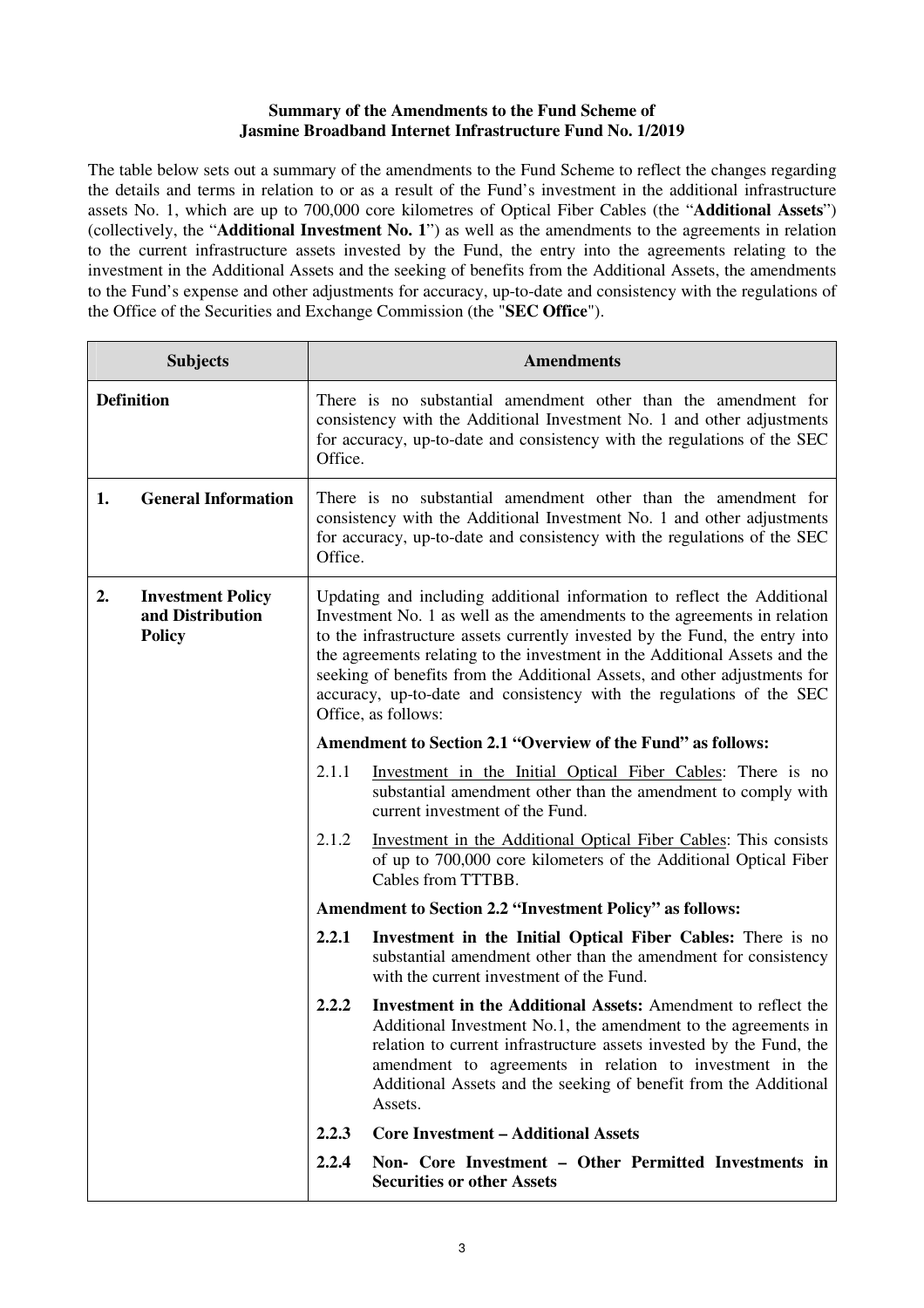| <b>Subjects</b>                                       |                                          | <b>Amendments</b>                                                                                                                                                                                                                                                                                                                                                                                                                                                                                                                                                                                                                                                                                                                                                                                                                                                                                                                                                                                                                                                                                                                                          |  |  |
|-------------------------------------------------------|------------------------------------------|------------------------------------------------------------------------------------------------------------------------------------------------------------------------------------------------------------------------------------------------------------------------------------------------------------------------------------------------------------------------------------------------------------------------------------------------------------------------------------------------------------------------------------------------------------------------------------------------------------------------------------------------------------------------------------------------------------------------------------------------------------------------------------------------------------------------------------------------------------------------------------------------------------------------------------------------------------------------------------------------------------------------------------------------------------------------------------------------------------------------------------------------------------|--|--|
|                                                       |                                          | <b>Investment Ratio</b><br>2.2.5                                                                                                                                                                                                                                                                                                                                                                                                                                                                                                                                                                                                                                                                                                                                                                                                                                                                                                                                                                                                                                                                                                                           |  |  |
|                                                       |                                          | 2.2.6<br><b>Disposition of Assets of the Fund</b>                                                                                                                                                                                                                                                                                                                                                                                                                                                                                                                                                                                                                                                                                                                                                                                                                                                                                                                                                                                                                                                                                                          |  |  |
|                                                       |                                          | Revocation for its entirety of each of Section 2.3 "Information<br>regarding the Initial Assets" Section 2.4 "Price and Pricing<br>Methodology of Infrastructure Assets, and Any Difference between<br>the Price and Appraised Value" and Section 2.5 "Appraisal of the<br>Initial Assets" in order to comply with the Notification of the SEC<br>Office No. Sor Nor. 43/2562 Re: Detail of the Fund Scheme of<br>Infrastructure Funds (the "Notification No. Sor Nor. 43/2562")<br>Amendment to Section 2.6 "Management and Utilisation of Assets<br>and Income Guarantee" and re-numbering to Section 2.3.<br>Revocation for its entirety of Section 2.7 "Summary of Key Terms of<br>the Draft Initial Assets Acquisition Agreement and the Draft Benefit<br>Seeking on the Infrastructure Assets Agreement" in order to comply<br>with the Notification No. Sor Nor. 43/2562.<br><b>Amendment to Section 2.8 "Distribution Policy and Refund Method"</b><br>and re-numbering to Section 2.4. There is no substantial amendment<br>other than the amendment to information to be up-to-date and in<br>compliance with the regulations of the SEC Office. |  |  |
|                                                       |                                          |                                                                                                                                                                                                                                                                                                                                                                                                                                                                                                                                                                                                                                                                                                                                                                                                                                                                                                                                                                                                                                                                                                                                                            |  |  |
|                                                       |                                          |                                                                                                                                                                                                                                                                                                                                                                                                                                                                                                                                                                                                                                                                                                                                                                                                                                                                                                                                                                                                                                                                                                                                                            |  |  |
|                                                       |                                          |                                                                                                                                                                                                                                                                                                                                                                                                                                                                                                                                                                                                                                                                                                                                                                                                                                                                                                                                                                                                                                                                                                                                                            |  |  |
| 3.<br><b>Borrowing Policy</b>                         |                                          | Updating and including additional information to reflect the Additional<br>Investment No.1 including other adjustments for accuracy, up-to-date and<br>consistency with the regulations of the SEC Office on the following<br>Sections:                                                                                                                                                                                                                                                                                                                                                                                                                                                                                                                                                                                                                                                                                                                                                                                                                                                                                                                    |  |  |
|                                                       |                                          | Overview<br>3.1                                                                                                                                                                                                                                                                                                                                                                                                                                                                                                                                                                                                                                                                                                                                                                                                                                                                                                                                                                                                                                                                                                                                            |  |  |
|                                                       |                                          | 3.2<br><b>Borrowing Policy and Borrowing Ratio</b>                                                                                                                                                                                                                                                                                                                                                                                                                                                                                                                                                                                                                                                                                                                                                                                                                                                                                                                                                                                                                                                                                                         |  |  |
|                                                       |                                          | Revocation for its entirety of Section 3.4 Opinion of the Management<br>Company and the Financial Advisor in relation to the payment of<br>VAT.                                                                                                                                                                                                                                                                                                                                                                                                                                                                                                                                                                                                                                                                                                                                                                                                                                                                                                                                                                                                            |  |  |
| 4.<br><b>Related Party</b><br><b>Transactions And</b> |                                          | There is no substantial amendment other than the amendment to comply<br>with the regulations of the SEC Office on the following Sections:                                                                                                                                                                                                                                                                                                                                                                                                                                                                                                                                                                                                                                                                                                                                                                                                                                                                                                                                                                                                                  |  |  |
|                                                       | <b>Disclosure</b><br><b>Requirements</b> | 4.1<br><b>Related Party Transactions</b>                                                                                                                                                                                                                                                                                                                                                                                                                                                                                                                                                                                                                                                                                                                                                                                                                                                                                                                                                                                                                                                                                                                   |  |  |
|                                                       |                                          | 4.2<br><b>Disclosure and Reporting Requirements</b>                                                                                                                                                                                                                                                                                                                                                                                                                                                                                                                                                                                                                                                                                                                                                                                                                                                                                                                                                                                                                                                                                                        |  |  |
|                                                       |                                          | Revocation for its entirety of each of Section 4.3 "The Fund<br>Supervisor's Confirmation relating to the Entry into Transactions for<br>Acquiring the Initial Assets and the Opinions of the Management<br>Company and the Fund Supervisor relating to the Procurement of<br>Benefits from the Infrastructure Assets between the Fund and the<br>Related Persons" and Section 4.4 "The Opinion of the Management<br>Company Regarding the Adequacy of the Insurance Policy" in order<br>to comply with the Notification No. Sor Nor. 43/2562.                                                                                                                                                                                                                                                                                                                                                                                                                                                                                                                                                                                                             |  |  |
| Value of<br>5.                                        | <b>Infrastructure Assets</b>             | Amendment to details in Section 5.2 "Calculation and Disclosure of<br>NAV, Unit Value, and Unit Selling Price" in order to reflect the<br>Additional Investment No.1.                                                                                                                                                                                                                                                                                                                                                                                                                                                                                                                                                                                                                                                                                                                                                                                                                                                                                                                                                                                      |  |  |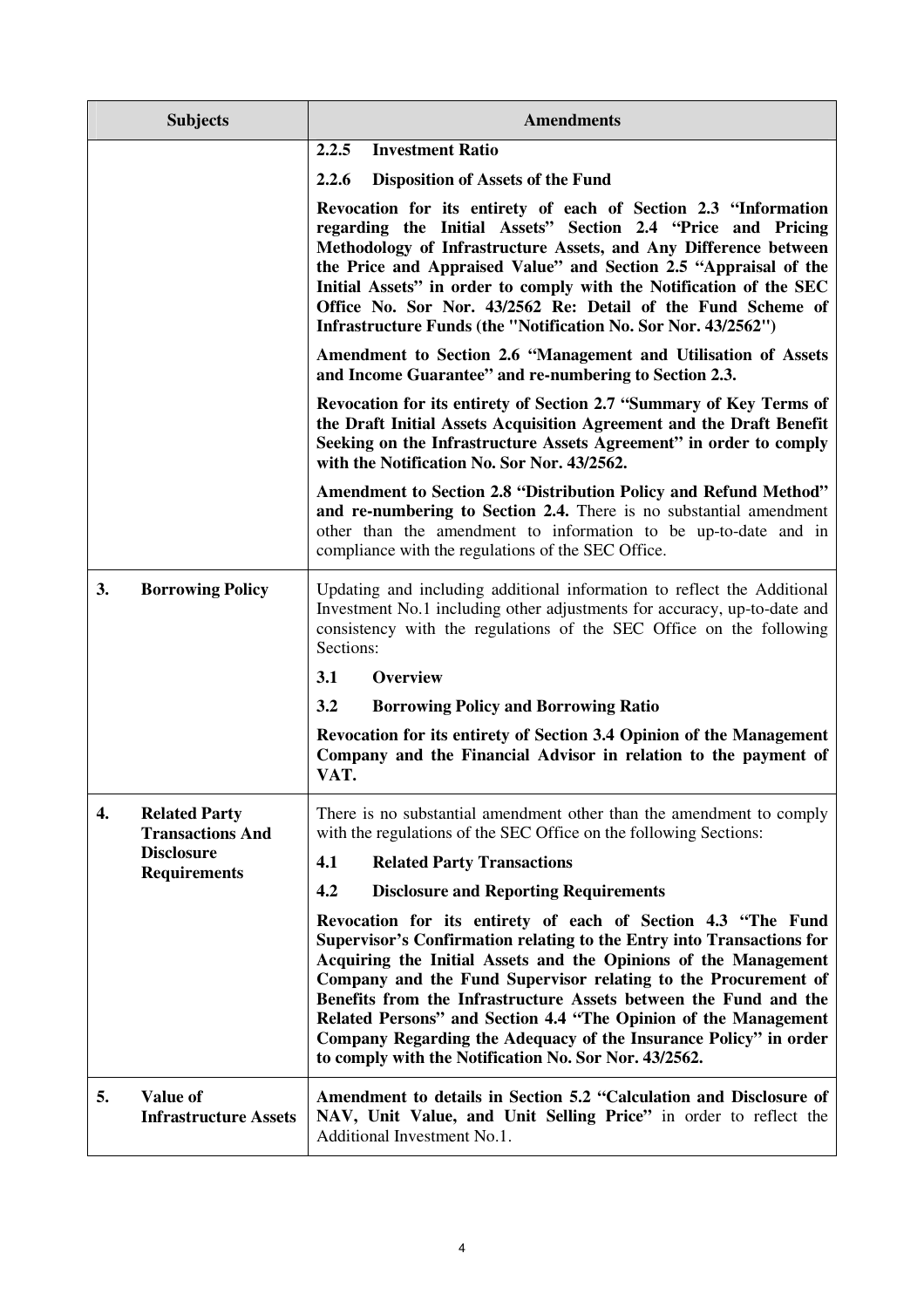|    | <b>Subjects</b>                                                                                                                                             |                                                                                                                                                                                                                                                                                                                             | <b>Amendments</b>                                                                                                                                                                                                                                                                  |  |
|----|-------------------------------------------------------------------------------------------------------------------------------------------------------------|-----------------------------------------------------------------------------------------------------------------------------------------------------------------------------------------------------------------------------------------------------------------------------------------------------------------------------|------------------------------------------------------------------------------------------------------------------------------------------------------------------------------------------------------------------------------------------------------------------------------------|--|
| 6. | <b>Issuance of Units,</b><br><b>Increase and</b><br><b>Reduction of</b><br><b>Registered Capital,</b>                                                       |                                                                                                                                                                                                                                                                                                                             | There is no substantial amendment other than the amendment to reflect the<br>Additional Investment No.1 including other adjustments for accuracy, up-<br>to-date and consistency with the regulations of the SEC Office on the<br>following Sections:                              |  |
|    | and Listing<br><b>Requirements</b>                                                                                                                          | 6.1                                                                                                                                                                                                                                                                                                                         | <b>Issuance of Units</b>                                                                                                                                                                                                                                                           |  |
|    |                                                                                                                                                             | 6.2                                                                                                                                                                                                                                                                                                                         | Increase of Capital                                                                                                                                                                                                                                                                |  |
|    |                                                                                                                                                             | 6.3                                                                                                                                                                                                                                                                                                                         | <b>Reduction of Capital</b>                                                                                                                                                                                                                                                        |  |
|    |                                                                                                                                                             | 6.4                                                                                                                                                                                                                                                                                                                         | <b>Listing Requirements</b>                                                                                                                                                                                                                                                        |  |
| 7. | <b>Offering and</b><br><b>Allocation for the</b><br><b>First Capital</b><br><b>Increase, Transfer of</b><br><b>Units and Holding</b><br><b>Restrictions</b> |                                                                                                                                                                                                                                                                                                                             | Updating and including additional information to reflect the agreements in<br>relation to the infrastructure currently invested by the Fund and other<br>adjustments for accuracy, up-to-date and consistency with the regulations<br>of the SEC Office on the following Sections: |  |
|    |                                                                                                                                                             | 7.1                                                                                                                                                                                                                                                                                                                         | Types and Qualifications of Investors in the Offering for First<br><b>Capital Increase</b>                                                                                                                                                                                         |  |
|    |                                                                                                                                                             | 7.2                                                                                                                                                                                                                                                                                                                         | Allocation of Units in the Offering for the First Capital<br><b>Increase</b>                                                                                                                                                                                                       |  |
|    |                                                                                                                                                             |                                                                                                                                                                                                                                                                                                                             | Revocation for its entirety of Section 7.4 "Registration of the Fund"                                                                                                                                                                                                              |  |
|    |                                                                                                                                                             | 7.5                                                                                                                                                                                                                                                                                                                         | Transfer Procedures, including the re-numbering to Section 7.3                                                                                                                                                                                                                     |  |
|    |                                                                                                                                                             | 7.7                                                                                                                                                                                                                                                                                                                         | <b>Holding Restrictions</b> , including the re-numbering to Section 7.4                                                                                                                                                                                                            |  |
|    |                                                                                                                                                             | 7.8                                                                                                                                                                                                                                                                                                                         | <b>Consequence of Violating the Holding Restrictions, including</b><br>the re-numbering to Section 7.4                                                                                                                                                                             |  |
| 8. | <b>Process for</b><br><b>Obtaining the</b><br>Unitholders'<br><b>Resolutions</b>                                                                            | There is no substantial amendment other than the amendment to reflect the<br>amendment to the agreements in relation to the infrastructure assets<br>currently invested by the Fund and other adjustments for accuracy, up-to-<br>date and consistency with the regulations of the SEC Office on the<br>following Sections: |                                                                                                                                                                                                                                                                                    |  |
|    |                                                                                                                                                             | 8.1                                                                                                                                                                                                                                                                                                                         | <b>Matters to be passed by Unitholders</b>                                                                                                                                                                                                                                         |  |
|    |                                                                                                                                                             | 8.2                                                                                                                                                                                                                                                                                                                         | Rules and Procedures for Obtaining the Unitholders'<br><b>Resolutions</b>                                                                                                                                                                                                          |  |
|    |                                                                                                                                                             | 8.3                                                                                                                                                                                                                                                                                                                         | <b>Meeting and Voting Rights of Unitholders</b>                                                                                                                                                                                                                                    |  |
| 9. | <b>Management of the</b><br>Fund                                                                                                                            |                                                                                                                                                                                                                                                                                                                             | There is no substantial amendment other than the amendment to reflect the<br>Additional Investment No.1 including other adjustments for accuracy, up-<br>to-date and consistency with the regulations of the SEC Office on the<br>following Sections:                              |  |
|    |                                                                                                                                                             | 9.1.1                                                                                                                                                                                                                                                                                                                       | <b>Rights of the Management Company</b>                                                                                                                                                                                                                                            |  |
|    |                                                                                                                                                             | 9.1.2                                                                                                                                                                                                                                                                                                                       | Duties and Responsibilities of the Management Company                                                                                                                                                                                                                              |  |
|    |                                                                                                                                                             | 9.2                                                                                                                                                                                                                                                                                                                         | <b>Fund Supervisor</b>                                                                                                                                                                                                                                                             |  |
|    |                                                                                                                                                             | 9.3                                                                                                                                                                                                                                                                                                                         | <b>Investment Advisory Committee</b>                                                                                                                                                                                                                                               |  |
|    |                                                                                                                                                             | 9.4                                                                                                                                                                                                                                                                                                                         | <b>Fund Registrar</b>                                                                                                                                                                                                                                                              |  |
|    |                                                                                                                                                             | 9.5                                                                                                                                                                                                                                                                                                                         | <b>Fund Advisors</b>                                                                                                                                                                                                                                                               |  |